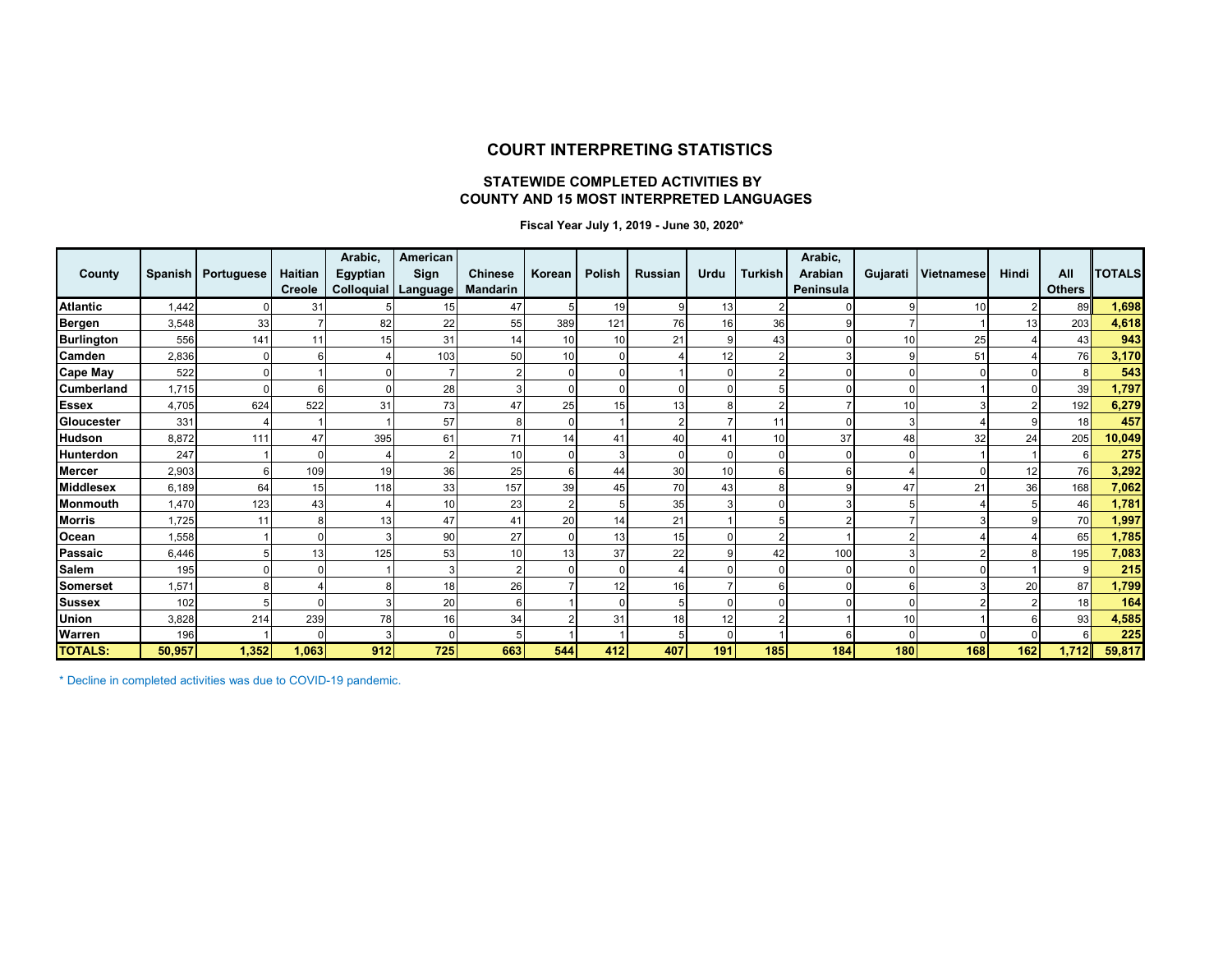# **COURT INTERPRETING STATISTICS**

## **STATEWIDE COMPLETED ACTIVITIES BY LANGUAGE**

 **Fiscal Year July 1, 2019 - June 30, 2020\***

| <b>LANGUAGE</b>                                    | <b>Completed</b><br><b>Activities</b> | <b>LANGUAGE</b>                                          | <b>Completed</b><br><b>Activities</b> |
|----------------------------------------------------|---------------------------------------|----------------------------------------------------------|---------------------------------------|
| Spanish                                            | 50,957                                | Qeqchi (Quecchi)                                         | 10                                    |
| Portuguese                                         | 1,352                                 | Romanian                                                 | 10                                    |
| <b>Haitian Creole</b>                              | 1,063                                 | Swahili                                                  | 10                                    |
| Arabic, Egyptian Colloquial                        | 912                                   | Telugu                                                   | 10                                    |
| American Sign Language (ASL)                       | 725                                   | Bosnian                                                  | 7                                     |
| Chinese, Mandarin                                  | 663                                   | Chinese, Cantonese/Yue: Hoishan, Taishan                 | 7                                     |
| Korean                                             | 544                                   | Fulfulde, Central-Eastern Niger                          | 9                                     |
| Polish                                             | 412                                   | Mixtec, Yoloxochitl                                      | 9                                     |
| Russian                                            | 407                                   | Kaqchikel-Kiche                                          | 8                                     |
| Urdu                                               | 191                                   | Chinese, Cantonese/Yue: Hoishan, Taishan                 | 7                                     |
| <b>Turkish</b>                                     | 185                                   | Armenian                                                 | 6                                     |
| Arabic, Arabian Peninsula                          | 184                                   | Croatian                                                 | 6                                     |
| Gujarati (Gujerathi, Gujeratil, Gujrathi)          | 180                                   | Dari                                                     | 6                                     |
| Vietnamese                                         | 168                                   | Malayalam                                                | 6                                     |
| Hindi                                              |                                       |                                                          |                                       |
|                                                    | 162                                   | Sinhala (Singhala, Singhalese, Sinhalese)                | 6                                     |
| Punjabi, Eastern                                   | 158                                   | Tamil (Tamili, Tamalsan, Tambul, Tamili)                 | 5                                     |
| Bengali                                            | 156                                   | Tigrigna (Tigrinya, Tigray)                              | 5                                     |
| Idiosyncratic Gestural System                      | 137                                   | Achi                                                     | 4                                     |
| French                                             | 132                                   | Bassa                                                    | 4                                     |
| Arabic, Levantine Colloquial                       | 125                                   | <b>Burmese</b>                                           | 4                                     |
| Tagalog                                            | 91                                    | Indonesian                                               | 4                                     |
| Italian                                            | 67                                    | Kaqchikel-Kiche                                          | 4                                     |
| Hebrew                                             | 53                                    | Mixtec, Jamiltepec                                       | 4                                     |
| Chinese, Cantonese/Yue: Guangzhou                  | 51                                    | Zapotec, Southeastern Ixtlan                             | 4                                     |
| Greek (Grec, Greco)                                | 50                                    | Arabic, Sudanese Spoken                                  | 3                                     |
| Akan                                               | 42                                    | Qanjobal                                                 | 3                                     |
| Albanian, Gheg                                     | 40                                    | Wolof                                                    | 3                                     |
| Arabic, North Africa                               | 35                                    | Bulgarian                                                | $\overline{\mathbf{c}}$               |
| Yoruba (Yooba)                                     | 35                                    | Filipino                                                 | $\overline{\mathbf{c}}$               |
| Persian, Iranian                                   | 32                                    | Ganda                                                    | $\overline{c}$                        |
| Punjabi, Western                                   | 32                                    | Guyanese Creole English                                  | $\overline{c}$                        |
| Georgian                                           | 30                                    | Ixil                                                     | 2                                     |
| Japanese                                           | 26                                    | Kurdish, Central                                         | 2                                     |
| Ukrainian                                          | 25                                    | Mongolian, Halh (Mongol)                                 | 2                                     |
| Mam                                                | 23                                    | Pashto, Central                                          | 2                                     |
| German, Standard                                   | 21                                    | Pashto, Northern                                         | 2                                     |
| Hungarian                                          | 21                                    | Quechua, Northern Conchucos Ancash                       | $\overline{\mathbf{c}}$               |
| Albanian, Tosk                                     | 19                                    | Soninke                                                  | $\overline{\mathbf{c}}$               |
| Jakalteko (Popti)                                  | 16                                    | Zapotec, Rincon                                          | $\overline{2}$                        |
| Nepali (Nepalese)                                  | 16                                    | Languages with one event:                                |                                       |
| Thai                                               | 15                                    | Chinese, Hakka; Chinese, Southern Fukienese/Minnan;      |                                       |
| Kiche                                              | 14                                    | Taiwainese; Khmer, Central; Madura; Maninkakan, Western; |                                       |
| Igbo (Ibo)                                         | 13                                    | Mixtec, Northwest Oaxaca; Mixtec, Tijaltepec;            |                                       |
| Macedonian                                         | 13                                    | Swaili, Congo; Uzbek, Northern;                          |                                       |
| Mandinka (Mande, Mandingo, Mandique)               | 13                                    |                                                          |                                       |
| Amharic                                            |                                       | Maan (Mano); Annoy                                       |                                       |
|                                                    | 12                                    | <b>TOTALS:</b>                                           |                                       |
| Czech                                              | 12                                    | 59,817 Completed Activities                              |                                       |
| Slovak (Slovakian, Slovencina)<br>Qeqchi (Quecchi) | 12<br>10                              | <b>94 Languages</b>                                      |                                       |